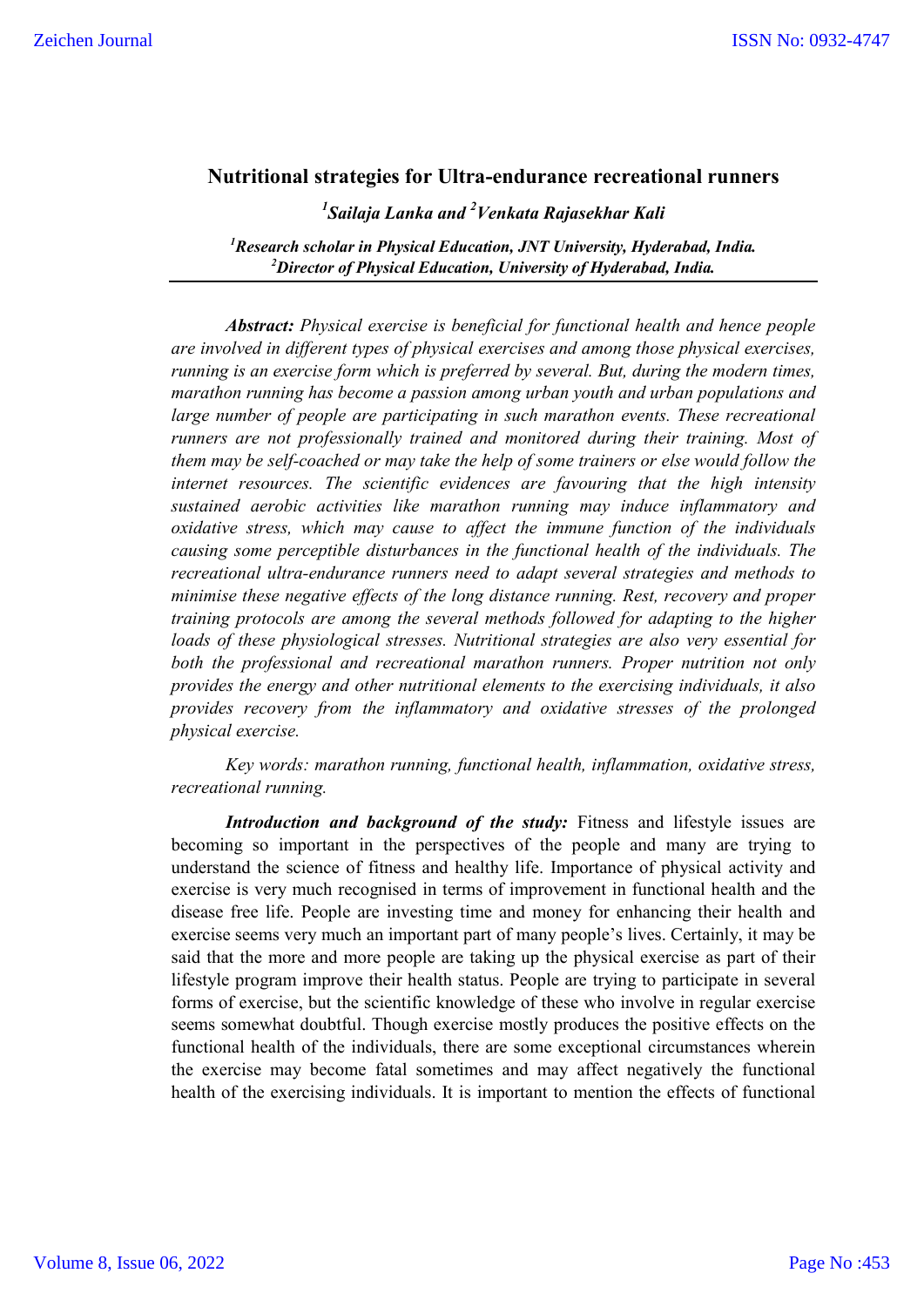stress of the exercise, and cytokine rush especially due to high intensity sustained aerobic exercises like marathon running (1).

Though physical exercise enhances the functional health through improving the immune function of the body, some forms of high intensity exercises need to be undertaken with scientific caution (18,19). Enhanced anti-inflammatory and antioxidative capacities in individuals could also secure heightened immune strength among the individuals. When exercise is conducted on moderate lines like moderate time and intensity, it may cause for better anti-inflammatory and anti-oxidative capacities of such exercising individuals. But, also depending on the functional metabolic health of the individuals, the exercise may show significant differences in its impact. However, it is highly desirous that scientific caution needs to be applied while undertaking the high intensity sustained aerobic exercises like marathon and ultra-marathon running etc. Physical exercise induces inflammatory stress through activating the inflammatory cytokine production, which may further trigger to release of anti-inflammatory cytokine mechanism, causing to act to neutralise the inflammatory stress of the tissues under inflammatory stress.

Various scientific studies in exercise science, especially the studies in exercise endocrinology and exercise immunology indicate that the physical exercise in fact enhances the anti-inflammatory strength of the tissues through creating inflammatory stress, which in turn provides opportunity to the organism to respond with the antiinflammatory mechanism. Whereas during the high intensity sustained aerobic physical activity like marathon and ultra-marathon running the oxidative stress seems so high that sometimes, this may exceed the tolerable limits of the organism leading to the negative effects of this oxidative stress (14). During the sustained aerobic physical activities, the substrate mainly used seems the free fatty acids and these free fatty acids may require additional or excessive amounts of oxygen for deriving the energy through the process called beta oxidation and through the electron transport chain reactions. During this excessive oxidative stress, the tissues may produce excessive quantities of oxidants which may cause damage to the tissues and sometimes, these oxidants may even cause mutations at the nucleus, which might bring forth the pro-cancerous conditions to the tissues that are under the severe oxidative stress. Hence, there must be some strategies to be adapted on scientific lines to counter these severe stress effects (15, 16).

There are several such strategies which are essential to be incorporated both during the training and also during the serious competition times, especially those who are constantly involved in high intensity sustained aerobic activities like marathon running and training for such marathon and ultra-marathon running. Proper recovery periods during the high intensity chronic and acute training to sustain the stress rigors of the inflammatory and oxidative stress is highly essential. Though rest and recovery seem an ideal strategy for high intensity training and participation in high intensity aerobic activities, other strategies like recovery through the proper nutrition and nutritional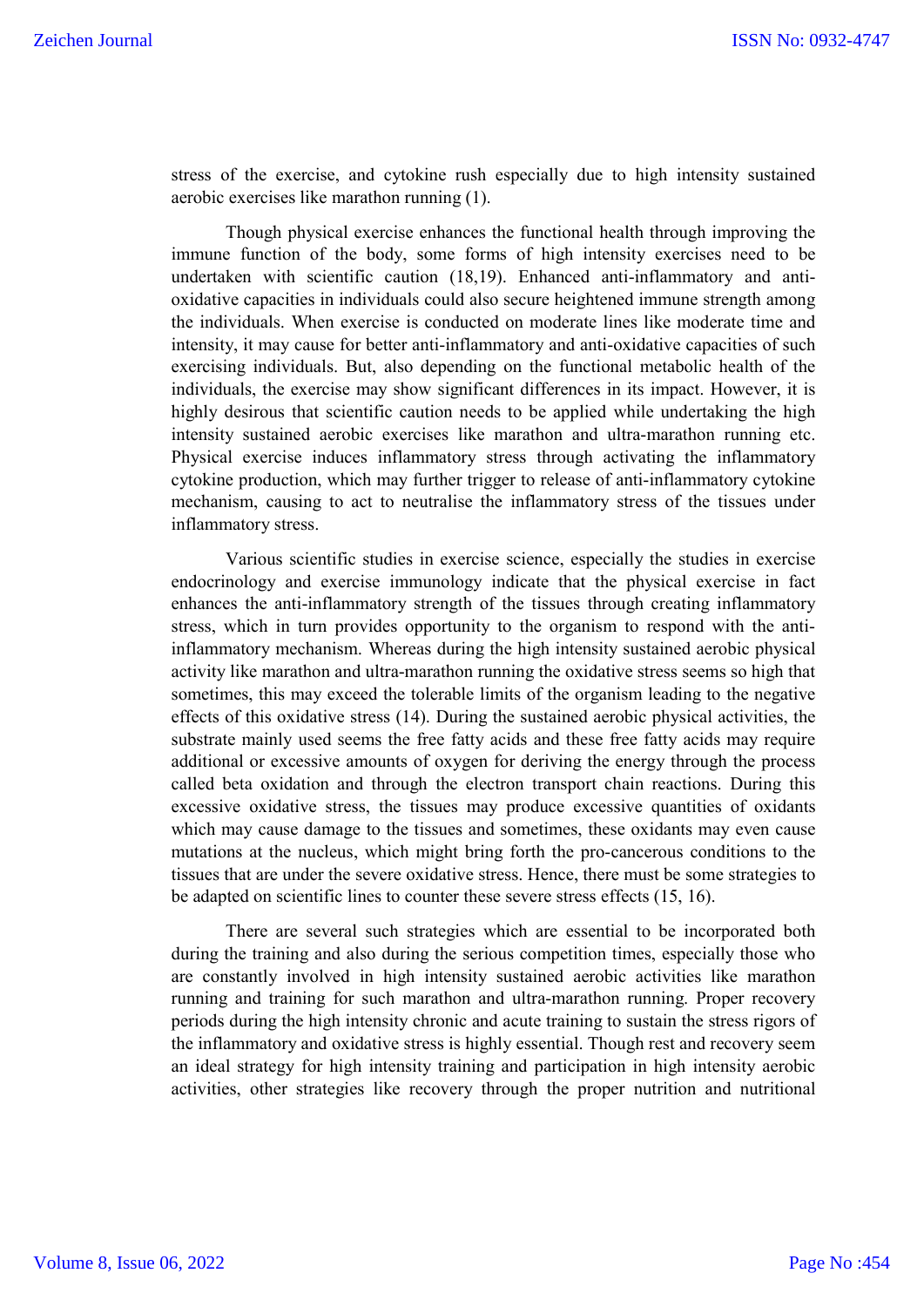supplementation (20) is recognised as desirable for sustaining the acute and chronic effects of the high intensity aerobic physical activity training and participation (17).

*Perspective on the physiological condition of the recreational marathon runners*: Since, the introduction of marathon running in the modern Olympic Games, the running event is gaining momentum in interest among the enthusiastic runners and in the modern Olympic Games marathon running event is also considered as one of the toughest running events. Slowly and steadily the running has become very passionate physical exercise among the health seekers of modern times. With the result, several long distance running and cycling events have been introduced for the health seeking population. Several cities have started hosting their signature marathon running events like Boston marathon, Chicago Marathon, Tokyo marathon, Airtel Hyderabad marathon etc. and these events are attracting several enthusiastic health seeking runners, who are not the professional runners but who participate in such events for the sake of health mainly. Hundreds and thousands of enthusiastic health seekers are taking up long distance running for enhancement in their functional health, and with the result the participation in these events is growing exponentially. Especially during the last decade the participation by the recreational runners in these ultra-endurance events also witnessing the participation from the master runners, who are aged more than sixty years. Several combination ultra-endurance events are also happening frequently in metropolitan cities attracting reactional runners and health seekers to participate in these combined events like triathlon, duathlon etc in very large numbers.

The recreational runners comprising both men and women including the master runners may not undergo the scientific training before they participate in such acute high intensity aerobic physical activities which may pose severe inflammatory and oxidative stress, making them easily prone for negative health issues. Though the same may not happen with every recreational runner, but certainly those whose functional metabolic physiology is not properly consolidated for providing tolerance to such acute high intensity physical activities may get affected. It is also important to understand that individual differences basing on the genotype, may also distinguish the suitability of persons for such a gruelling acute high intensity sustained aerobic physical activities like marathon running and ultra-endurance cycling etc.

Scientific studies of the exercise immunology are clearly indicating that, the individuals need to have proper phase wise exposure and conditioning program basing on the exercise physiology principles, which would provide enough physiological consolidation to the recreational runners to effectively offset and neutralise the inflammatory and oxidative stress issues during such acute high intensity aerobic activities. Strong endogenous anti-inflammatory and anti-oxidative capacities are highly essential for the recreational runners. These two physiological capacities can be heightened through prolonged training and steady involvement in scientific physical training and competition participation including nutritional strategies (7). Exercise endocrinology and exercise immunology studies support that the regular physical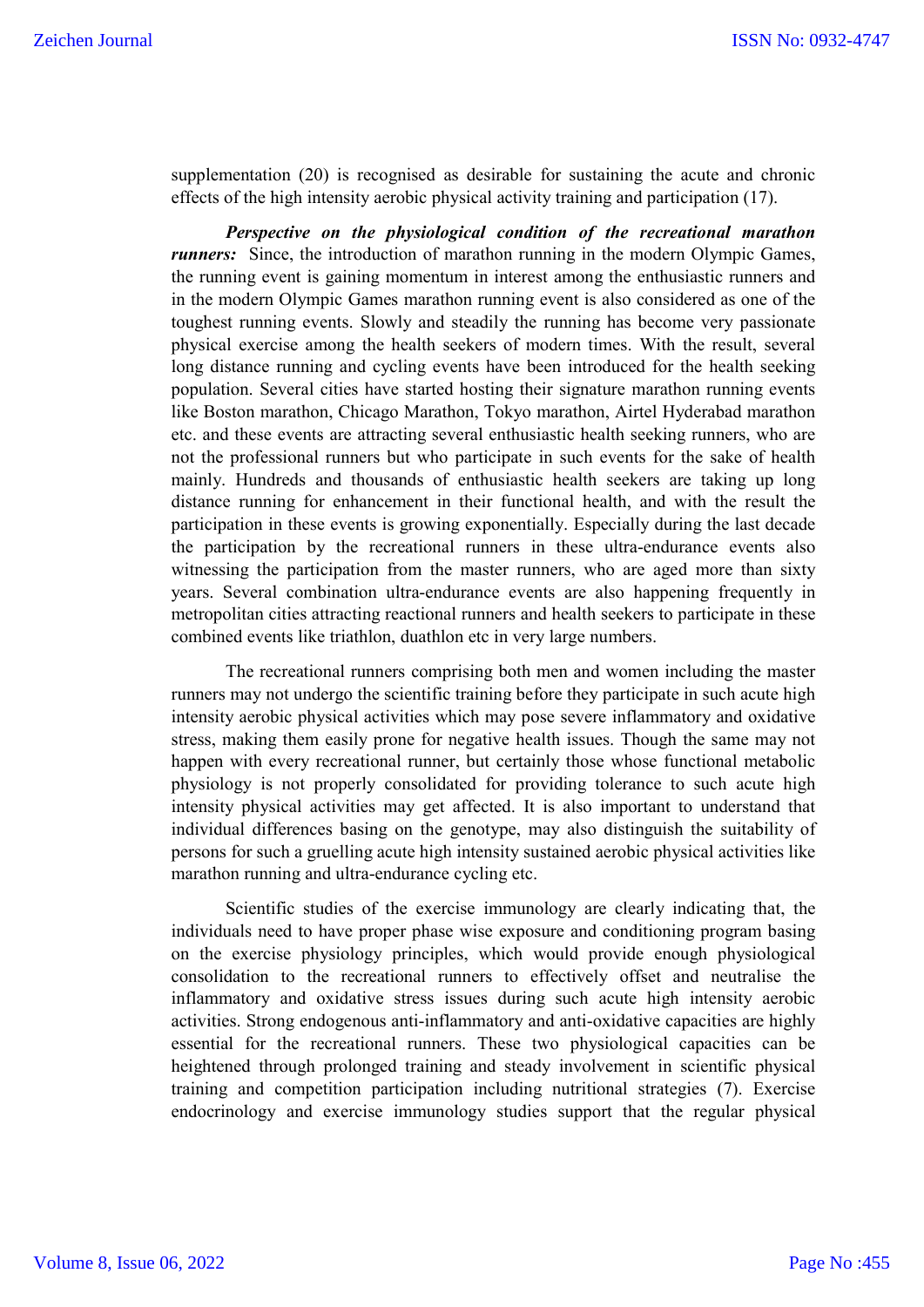training at moderate intensities is beneficial in terms of enhancing these two physiological capacities, and even the tolerable limits of high intensity sustained aerobic physical activities may also provide some enhanced anti-oxidative capacity to the individuals.

*Health and performance perspectives of recreational ultra-endurance runners:*  High intensity sustained aerobic physical activities, especially the events like marathon and ultra-marathon running and marathon cycling events are highly stressful physiologically to the participants. As already explained in the foregone literature, those who participate in such activities are required to be very cautious as they may be vulnerable to some health complications and sometimes even serious health consequences. Several studies of the exercise immunology are indicating that some ultra-endurance runners especially the recreational marathon runners may get affected with immune related health issues, starting from the respiratory tract infections to the intestinal tissue disturbances and very rarely even the intestinal carcinomas, unless proper protective care is taken both during their preparation for such events and during the competition times.

Respiratory tract infections among the ultra-endurance athletes seems to occur frequently due to the disintegration of the respiratory tract epithelial tissue disintegration due to exposure to the high levels or uncontrolled inflammatory and oxidative stress during these ultra-endurance physical efforts like marathon running. Excessive inflammatory stress that may arise due to the very long sustained high intensity aerobic physical activities like ultra-endurance running seems to influence on the integrity of the epithelial tissue of the respiratory tract causing disintegration to the tissues of the epithelial layers of the respiratory tract, causing openings for the pathogens to infect the respiratory tract. More specifically, this process of epithelial tissue damage seems very cogent with respect to the upper respiratory tract epithelial tissue, where the high intensity breathing could bring such damage during the high intensity sustained aerobic activities. Not only the respiratory tissue disintegration may happen due to such high intensity aerobic activities, the possibility of the suppression of the mucosal immunity is also seen happening due to restriction in the synthesis of the immune proteins like immunoglobulins like IgA and IgG, Lactoferrins etc (10, 11,12).

The chances of pathogen inundation into the interior layers of the mucosal epithelial tissue would be considerable if the mucosal epithelial tissue gets disintegrated due to inflammation stress that may be very high through the acute high intensity sustained aerobic endurance and ultra-endurance activities like marathon and ultramarathon running. The infection to the respiratory tract and especially to the upper respiratory tract may be estimated through the upper respiratory infection symptoms. Respiratory infections among the runners, especially among the ultra-endurance runners including the recreational endurance runners could cause for compromises in the respiratory capacities leading to even performance reductions considerably during the competition(21). Apart from this respiratory tract issues, the chance of suppressed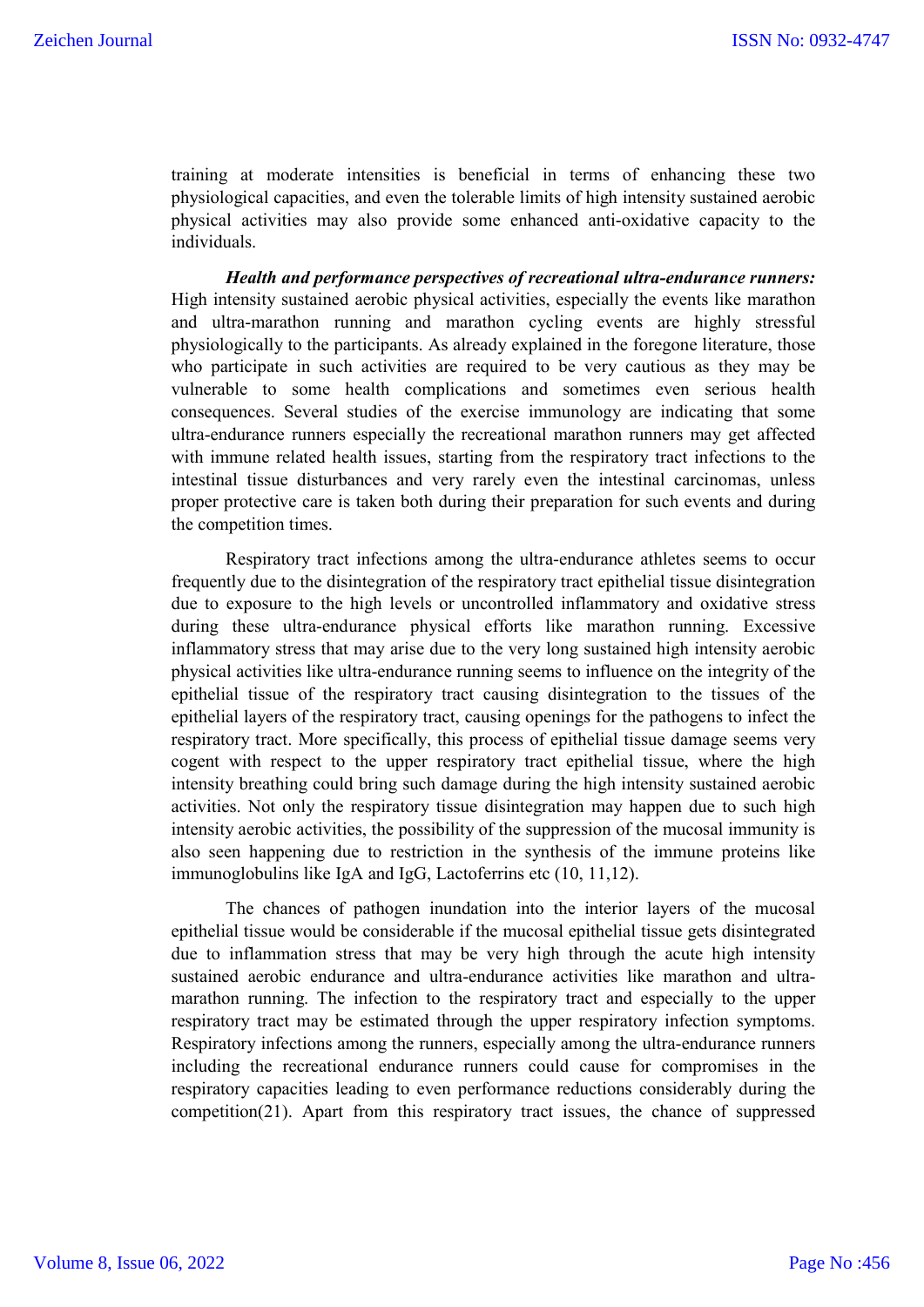immunity getting affected the general health of the individuals may also be considered to avoid unnecessary health complications. However, all these consequences of compromised health or suppressed immunity could not be identified with all the runners or with all the ultra-endurance activities, as the immune suppression because of the effect of the ultra-endurance activities and chronic training seems mostly depend on the factors like conditioning levels or fitness levels, rest and recovery periods and methods of recovery adopted like protein intake (8) and many more such issues. Even the genetics of the individual marathon runners could also influence on the issues of immune suppression due to the ultra-endurance aerobic physical activities like marathon running. It is important to understand the ultra-endurance physiology than to depend on the studies which are expressing contradictory results in this regards. Some studies identified that the acute ultra-endurance efforts like ultra-marathon running may cause for the lymphocyte reduction post the endurance effort and this lymphopenia that occurs may cause for temporary suppression in the immune surveillance. However, some studies are indicating that this temporary lymphopenia would in fact enhances the immune surveillance by enhancing the lymphocyte circulation after few hours of the acute marathon running.

*Nutritional strategies for Ultra-endurance marathon recreational runners:*  Nutritional strategies for ultra-endurance marathon runners are highly scientific (2) and it will be more specific in case of recreational marathon runners, since their foundation training and competency in terms of tolerance to such acute high intensity sustained aerobic physical activities may be less when compared to the well trained professional ultra-endurance runners (3 and 4). Recreational marathon runners need to be very scientific in terms of their food consumption both during preparation and competition. The recreational marathon runners need to concentrate on two aspects of nutrition, one being the performance aspect and another being the health aspect (6).

It is important that the recreational marathon runners take sports nutrition help in scheming their nutritional strategies both during their training and competitions. Sufficient energy in terms of muscle and liver glycogen and circulating glucose for performances and for metabolic energy pathways is an essential ingredient of the nutritional strategy for these runners. They may consider including Multiple Transporter Carbohydrates in their diet so that they can tap the several cell signalling and glucose transporter related glucose metabolism for considerable energy supply for performance and for synthesis of essential proteins like immune proteins, enzymes and hormones. Inclusion of enough Branched Chain Amino Acids with leucine and isoleucine would provide sufficient protein base for the purposes of synthesis and transport of hormones and also provide sufficient protein base for tissue regeneration and for antiinflammatory metabolic activities(22).

The most essential aspect of the recreational marathon runners' nutritional strategy would be with respect to inclusion of the anti-inflammatory and anti-oxidative nutrients in their daily diet (9). Gut health seems very important to preserve the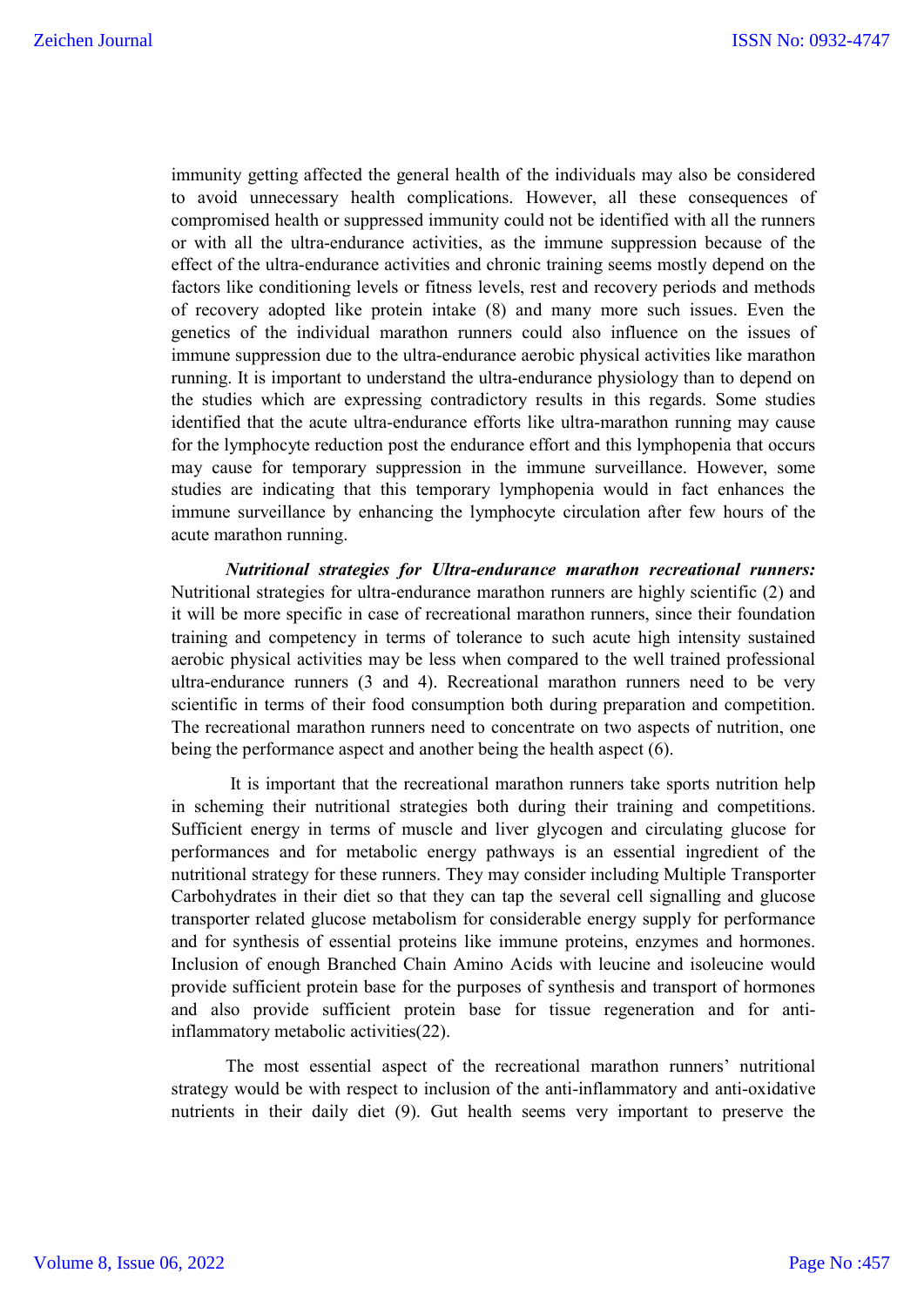functional health of the marathon runners, especially the recreational marathon runners, which may in many ways affect the immune signalling and hormone functions of the body. Pro-biotic and prebiotic diets are to be included into the regular diet of the ultraendurance runners and recreational marathon runners of all ages (5,13). Rich nutritional strategies for recreational marathon runners, which provide enough multiple transporter carbohydrates, essential proteins like BCAAs, anti-inflammatory and anti-oxidative minerals and vitamins supplementation, rich diets containing these substances are highly essential for protecting the functional health of these recreational marathon runners and also to secure consistent performance during the competition. Proper nutrition with all the essential nutrients would provide excellent recovery and protection among the recreational marathon runners.

*References:*

- *1. Alves MDJ, Silva DDS, Pereira EVM, Pereira DD, de Sousa Fernandes MS, Santos DFC, Oliveira DPM, Vieira-Souza LM, Aidar FJ, de Souza RF. Changes in Cytokines Concentration Following Long-Distance Running: A Systematic Review and Meta-Analysis. Front Physiol. 2022 Feb 17;13:838069. Doi: 10.3389/fphys.2022.838069. PMID: 35250639; PMCID: PMC8893166.*
- *2. Burke LM, Jeukendrup AE, Jones AM, Mooses M. Contemporary Nutrition Strategies to Optimize Performance in Distance Runners and Race Walkers. Int J Sport Nutr Exerc Metab. 2019 Mar 1;29(2):117-129. Doi: 10.1123/ijsnem.2019- 0004. Epub 2019 Apr 4. PMID: 30747558.*
- *3. Costa, R. J., Knechtle, B., Tarnopolsky, M., & Hoffman, M. D. (2019). Nutrition for Ultramarathon Running: Trail, Track, and Road,* International Journal of Sport Nutrition and Exercise Metabolism*,* 29*(2), 130-140. Retrieved Jun 14, 2022, from https://journals.humankinetics.com/view/journals/ijsnem/29/2/articlep130.xml*
- *4. Economos CD, Bortz SS, Nelson ME. Nutritional practices of elite athletes. Practical recommendations. Sports Med. 1993 Dec;16(6):381-99. Doi: 10.2165/00007256-199316060-00004. PMID: 8303140.*
- *5. Etxebarria, N., Beard, N. A., Gleeson, M., Wallett, A., McDonald, W. A., Pumpa, K. L., & Pyne, D. B. (2021). Dietary Intake and Gastrointestinal Integrity in Runners Undertaking High-Intensity Exercise in the Heat,* International Journal of Sport Nutrition and Exercise Metabolism*,* 31*(4), 314-320. Retrieved Jun 14, 2022, from https://journals.humankinetics.com/view/journals/ijsnem/31/4/articlep314.xml*
- *6. Hansen EA, Emanuelsen A, Gertsen RM, Sørensen S SR. Improved marathon performance by in-race nutritional strategy intervention. Int J Sport Nutr Exerc Metab. 2014 Dec;24(6):645-55. Doi: 10.1123/ijsnem.2013-0130. Epub 2014 Jun 5. PMID: 24901444.*
- *7. Heikura IA, Burke LM, Mero AA, Uusitalo ALT, Stellingwerff T. Dietary Microperiodization in Elite Female and Male Runners and Race Walkers During a Block of High Intensity Precompetition Training. Int J Sport Nutr Exerc Metab.*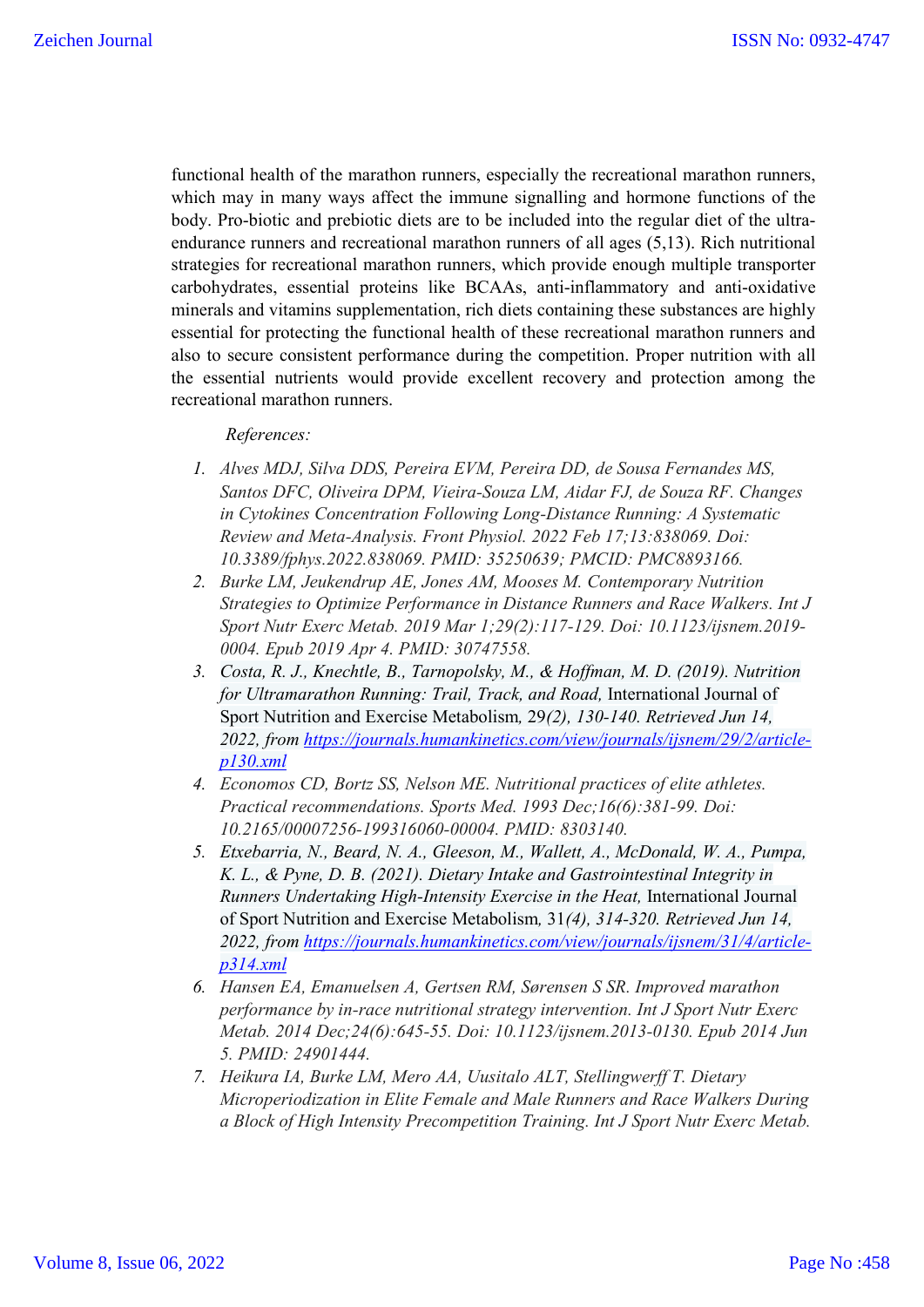*2017 Aug;27(4):297-304. Doi: 10.1123/ijsnem.2016-0317. Epub 2017 Apr 7. PMID: 28387576.*

- *8. Jäger R, Kerksick CM, Campbell BI, Cribb PJ, Wells SD, Skwiat TM, Purpura M, Ziegenfuss TN, Ferrando AA, Arent SM, Smith-Ryan AE, Stout JR, Arciero PJ, Ormsbee MJ, Taylor LW, Wilborn CD, Kalman DS, Kreider RB, Willoughby DS, Hoffman JR, Krzykowski JL, Antonio J. International Society of Sports Nutrition Position Stand: protein and exercise. J Int Soc Sports Nutr. 2017 Jun 20;14:20. Doi: 10.1186/s12970-017-0177-8. PMID: 28642676; PMCID: PMC5477153.*
- *9. Kerksick CM, Arent S, Schoenfeld BJ, Stout JR, Campbell B, Wilborn CD, Taylor L, Kalman D, Smith-Ryan AE, Kreider RB, Willoughby D, Arciero PJ, VanDusseldorp TA, Ormsbee MJ, Wildman R, Greenwood M, Ziegenfuss TN, Aragon AA, Antonio J. International society of sports nutrition position stand: nutrient timing. J Int Soc Sports Nutr. 2017 Aug 29;14:33. Doi: 10.1186/s12970- 017-0189-4. PMID: 28919842; PMCID: PMC5596471.*
- *10. Knechtle B, Nikolaidis PT. Physiology and Pathophysiology in Ultra-Marathon Running. Front Physiol. 2018 Jun 1;9:634. Doi: 10.3389/fphys.2018.00634. PMID: 29910741; PMCID: PMC5992463.*
- *11. Le Goff C, Gergelé L, Seidel L, Cavalier E, Kaux JF. Mountain Ultra-Marathon (UTMB) Impact on Usual and Emerging Cardiac Biomarkers. Front Cardiovasc Med. 2022 Mar 24;9:856223. Doi: 10.3389/fcvm.2022.856223. PMID: 35402558; PMCID: PMC8987719.*
- *12. Marfe G, Tafani M, Pucci B, Di Stefano C, Indelicato M, Andreoli A, Russo MA, Sinibaldi-Salimei P, Manzi V. RETRACTION: The effect of marathon on mRNA expression of anti-apoptotic and pro-apoptotic proteins and sirtuins family in male recreational long-distance runners. BMC Physiol. 2014 Jan 10;13:13. Doi: 10.1186/1472-6793-13-13. PMID: 24410819; PMCID: PMC3897910.*
- *13. Miles MP. Probiotics and Gut Health in Athletes. Curr Nutr Rep. 2020 Sep;9(3):129-136. Doi: 10.1007/s13668-020-00316-2. PMID: 32451960.*
- *14. Nieman DC, Dumke CL, Henson DA, McAnulty SR, Gross SJ, Lind RH. Muscle damage is linked to cytokine changes following a 160-km race. Brain Behav Immun. 2005 Sep;19(5):398-403. Doi: 10.1016/j.bbi.2005.03.008. PMID: 16061149.*
- *15. Pugh JN, Kirk B, Fearn R, Morton JP, Close GL. Prevalence, Severity and Potential Nutritional Causes of Gastrointestinal Symptoms during a Marathon in Recreational Runners. Nutrients. 2018 Jun 24;10(7):811. Doi: 10.3390/nu10070811. PMID: 29937533; PMCID: PMC6073243.*
- *16. Pugh JN, Sparks AS, Doran DA, Fleming SC, Langan-Evans C, Kirk B, Fearn R, Morton JP, Close GL. Four weeks of probiotic supplementation reduces GI symptoms during a marathon race. Eur J Appl Physiol. 2019 Jul;119(7):1491- 1501. Doi: 10.1007/s00421-019-04136-3. Epub 2019 Apr 13. PMID: 30982100; PMCID: PMC6570661.*
- *17. Roberts JD, Suckling CA, Peedle GY, Murphy JA, Dawkins TG, Roberts MG. An Exploratory Investigation of Endotoxin Levels in Novice Long Distance*